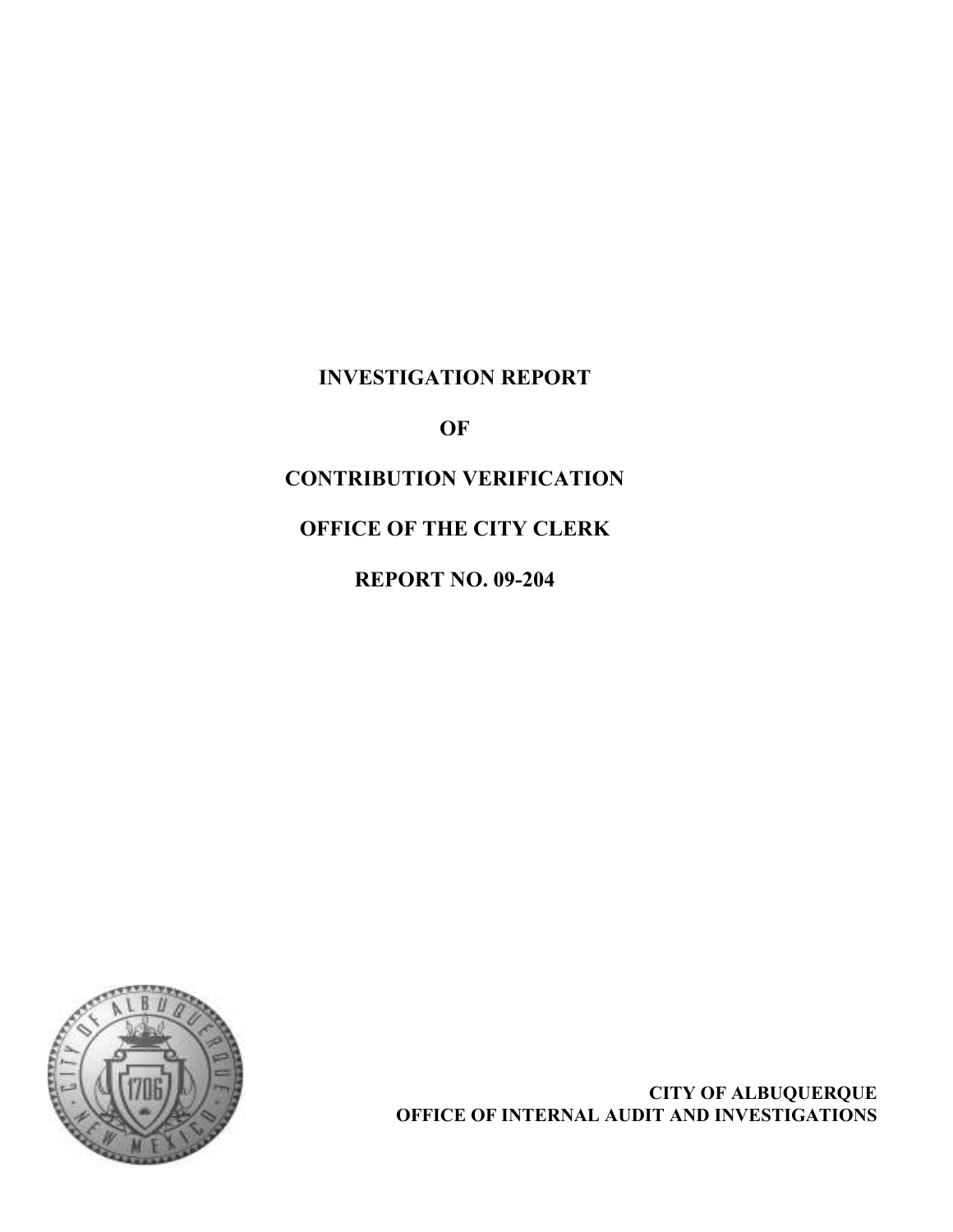|                    | <b>Investigation Report</b><br>Office of the City Clerk - Contribution Verification<br>Report No. 09-204<br><b>Executive Summary</b>                                                                                                                                                                                                                                                                                                                                                                                                                                                                                                                                                                                                                                                   |
|--------------------|----------------------------------------------------------------------------------------------------------------------------------------------------------------------------------------------------------------------------------------------------------------------------------------------------------------------------------------------------------------------------------------------------------------------------------------------------------------------------------------------------------------------------------------------------------------------------------------------------------------------------------------------------------------------------------------------------------------------------------------------------------------------------------------|
| <b>Background:</b> | The Office of Internal Audit and Investigations conducted an investigation concerning<br>the validation process of qualifying contribution receipts for applicant candidates<br>running for election and an allegation of possible sabotage of receipt verifications by<br>co-worker(s) towards an employee of the Legal Department (Legal), Office of the City<br>Clerk (City Clerk). In an interoffice memorandum dated April 8, 2009, the Interim<br>City Clerk requested an investigation of the integrity of the receipt verification process<br>and the allegation of sabotage.                                                                                                                                                                                                  |
|                    | In 2005, City Charter Article XVI, Open and Ethical Election Code was created to<br>provide a system of public financing of municipal elections. The 2009 election is the<br>first Mayoral election eligible for public financing. A candidate choosing public rather<br>than private financing must qualify for public funding.                                                                                                                                                                                                                                                                                                                                                                                                                                                       |
| Objective:         | Is there a lack of integrity in the receipt verification process?                                                                                                                                                                                                                                                                                                                                                                                                                                                                                                                                                                                                                                                                                                                      |
|                    | The City Clerk lacked written policies and procedures regarding the verification of<br>Qualifying Contribution receipts.<br>• The vault room is kept open and not secure.<br>• There was lack of professional training on signature verification.                                                                                                                                                                                                                                                                                                                                                                                                                                                                                                                                      |
|                    | <b>Recommendations:</b> We make the following recommendations:                                                                                                                                                                                                                                                                                                                                                                                                                                                                                                                                                                                                                                                                                                                         |
|                    | Legal should implement written policies and procedures that includes the following:                                                                                                                                                                                                                                                                                                                                                                                                                                                                                                                                                                                                                                                                                                    |
|                    | • Receipt booklets with pre-printed numbers;<br>• Random checks of all candidate accepted and rejected receipts;<br>Management hands out the receipt booklets to employees for verification;<br>Management maintains custody of a numerically pre-numbered receipt booklet sign<br>out sheet;<br>Add an extra verification item to the receipt, such as birth date or last 4 digits of a<br>social security number to decrease the amount of time and guess work in the process.<br>This information is already on the Secretary of State and Bernalillo County Clerk's<br>Voter Registration site;<br>Employees take breaks away from their desk to reduce human error; and<br>Random calls to voters to verify the person donated and signed the Qualifying<br>Contribution receipt. |
|                    |                                                                                                                                                                                                                                                                                                                                                                                                                                                                                                                                                                                                                                                                                                                                                                                        |

Legal should implement a policy where the vault room is locked and secured at all times.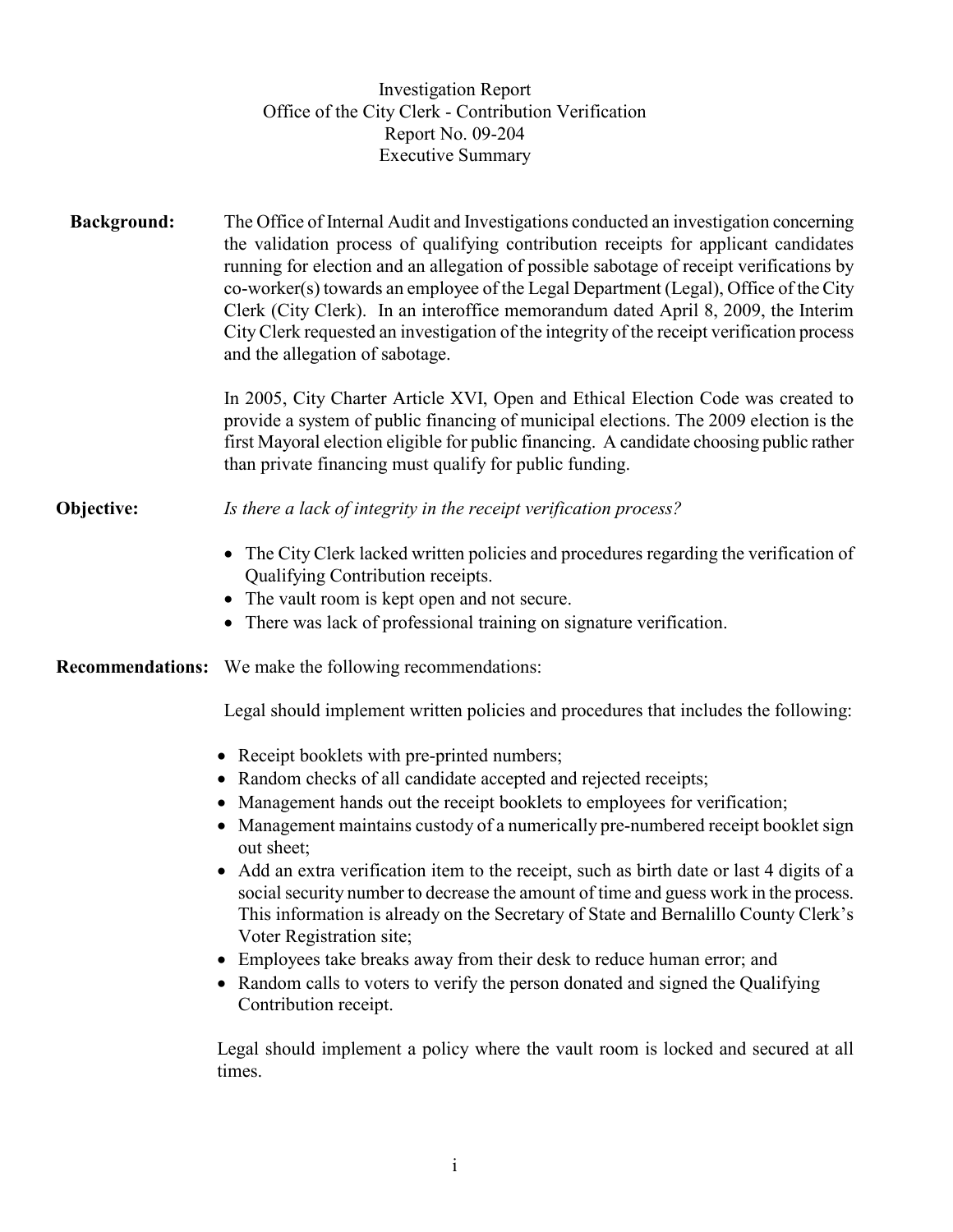Legal should implement written policies and procedures requiring each employee involved in the process read and sign, acknowledging that they understand the process of verifying Qualifying Contribution receipts.

Legal should have a professional train employees on signature verification. The training would increase the employee's knowledge and skills in recognizing patterns and would reduce the subjectivity involved in the process.

#### **Objective:** *Is there evidence to support the allegation of sabotage?*

Comment: An employee of the City Clerk, the Interim City Clerk and Acting Assistant City Clerk had a meeting to discuss the conduct of the employee. (The employee in question had problems in the past and was transferred to another division and then sometime later transferred back.) During this meeting the employee allegedly made an allegation of sabotage towards her work and became defensive towards the two.

> The alleged allegation of sabotage was reported to OIAI by an interoffice memorandum from the interim City Clerk along with a memo written by the Acting Assistant City Clerk

> The employee who reportedly made the allegation that someone sabotaged her work stated she did not make any such allegation.

> In observing the process and interviewing the employees, we could not determine that there was any sabotage. There was some lack of internal controls as noted in this report.

## Management responses are included in the report.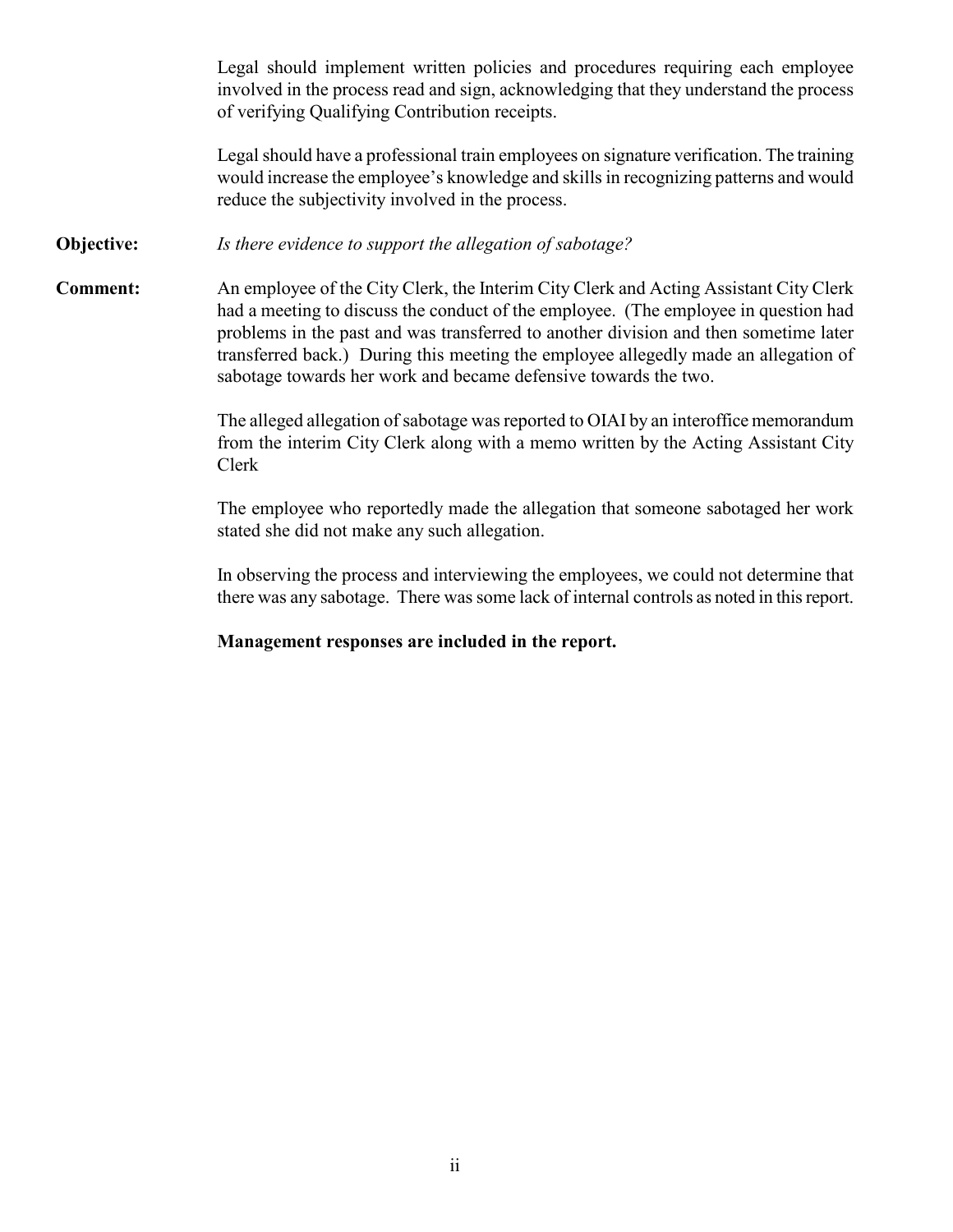

# City of Albuquerque

Office of Internal Audit and Investigations P.O. BOX 1293 ALBUQUERQUE, NEW MEXICO 87103

October 5, 2009

Accountability in Government Oversight Committee City of Albuquerque Albuquerque, New Mexico

Investigation: Contribution Verification Office of the City Clerk 09-204

# FINAL

# **INTRODUCTION**

The Office of Internal Audit and Investigations (OIAI) conducted an investigation concerning the validation process of Qualifying Contribution receipts for applicant candidates running for election and an allegation of possible sabotage of an employee's work at the Legal Department (Legal), Office of the City Clerk (City Clerk). In an interoffice memorandum dated April 8, 2009, the Interim City Clerk requested an investigation of the integrity of the receipt verification process and an allegation of sabotage by an employee. Based on this request, we evaluated the receipt verification process and investigated the allegation of sabotage.

The City Clerk is responsible for activities encompassing City elections. The City Clerk is responsible for promulgating regulations as required by the Open and Ethical Elections Code (Charter of the City of Albuquerque, Article XVI). The regulations provide procedures and campaign deadlines that must be followed by candidates running for Mayor or City Council who elect to seek eligibility to receive public funds.

# BACKGROUND AND EVENTS

In 2005, City Charter Article XVI, Open and Ethical Election Code was created to provide a system of public financing of municipal elections. The 2009 election is the first Mayoral election eligible for public financing. A candidate choosing public rather than private financing must qualify for public funding.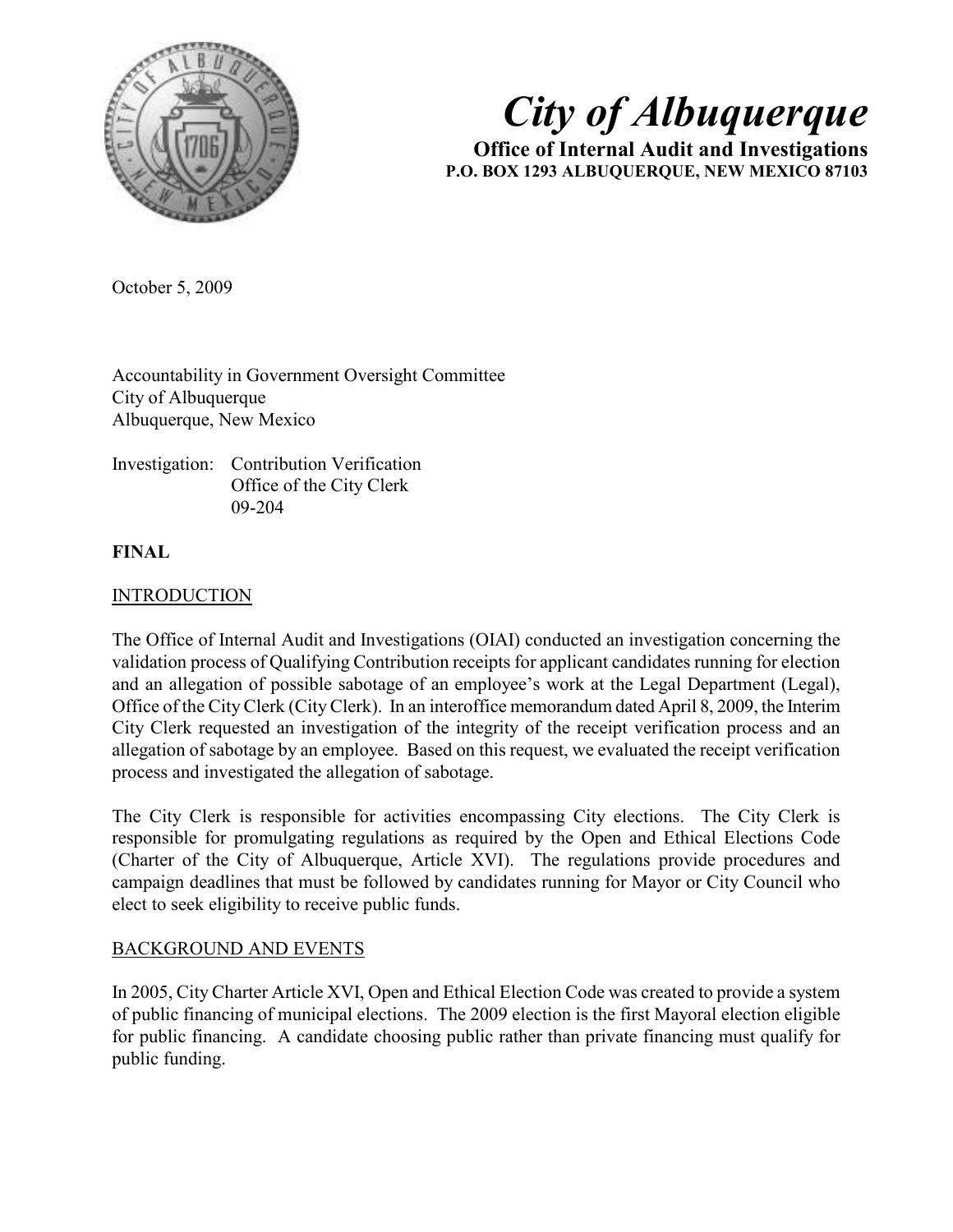The intent of the Open and Ethical Elections Code is to:

- Avoid both actual and undue influence of large campaign donors
- Diminish the public perception of corruption and strengthen public confidence
- Provide well-qualified candidates with adequate funding
- Increase the accountability of elected officials to their constituents
- Insure that the City's Council and Mayoral election process is fair, responsible and ethical

The City Clerk is required to establish regulations and election calendars that the Mayoral and Council candidates shall follow under the Open and Ethical Elections Code. The Open and Ethical Elections Code requires each applicant candidate to solicit a \$5.00 Qualifying Contribution from a registered City Voter.

- Mayoral Applicant Candidates shall obtain \$5.00 Qualifying Contributions from a minimum of one percent of City registered voters.
- Council Applicant Candidates shall obtain \$5.00 Qualifying Contributions from a minimum of one percent of City registered voters within the City Council District to which the Applicant seeks election.

The Qualifying Contribution receipt includes the following:

- Name of Candidate
- Date the Qualifying Contribution was solicited
- Name and residential address of the contributor
- Printed name and signature of contributor
- Signature of the Candidate's representative

If an Applicant Candidate meets the requirement and is certified as a Participating Candidate, they receive \$1.00 per registered voter.

The City Clerk utilizes eleven of the thirteen employees in its division and 4 employees from the Legal Division during the verification of the Applicant Candidate's receipts. About half of the employees had prior experience in the receipt verification process. The employees have to verify 3,287 Qualifying Contribution receipts per Mayoral Applicant Candidate.

The City Clerk uses the Secretary of State and Bernalillo County Clerk's Voter Registration site (SVR) to verify the contributor's name, address, and signature against the information on the receipt. For the 2009 City election, the Bernalillo County Clerk's office created a separate City database on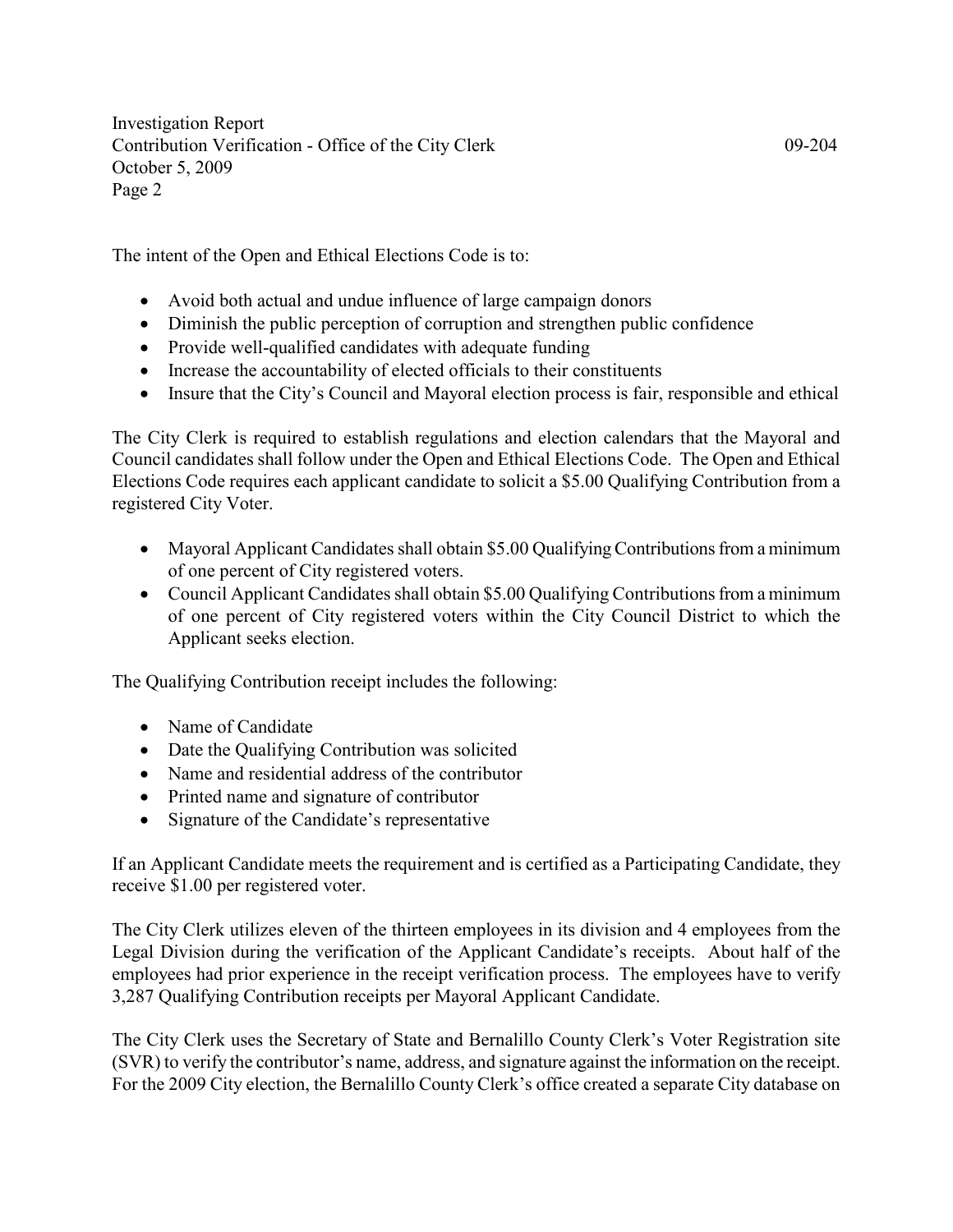the SVR allowing the City to enter receipts as accepted, rejected or pending. Each employee has their own log-in to access the site. Currently the City Clerk uses a form titled "Petition Form Verification Protocol", called the "Matrix" in the receipt verification process. The City Clerk uses the Matrix as a guide to highlight differences between the receipt and the SVR. An employee can either accept or reject a receipt, or assign it as pending if a determination cannot be made. When a receipt is rejected, the City Clerk employee will enter the reason into the SVR City database and if it is designated as pending, management will make a final decision. According to management, a report from the SVR is viewed daily detailing the number of receipts accepted and rejected.

On March 16, 2009, the Interim City Clerk stated that an employee made an allegation that mistakes found in verifying receipts she had checked were not made by her, but must have been the result of sabotage.

# OBJECTIVE

The objectives of our work were to determine:

- Is there a lack of integrity in the receipt verification process?
- Is there evidence of employee sabotage?

#### SCOPE

The scope of our work was limited to:

- February 2009 through April 2009;
- City Clerk employees;
- Qualifying Contribution receipt review process.

#### METHODOLOGY

The methodologies used during our work consisted of:

- Review of Article XVI. Open and Ethical Elections Code;
- Review of 2009 Regulations of the Albuquerque City Clerk for the Open and Ethical Elections Code (City Clerk Rules);
- Interviews of City Clerk personnel deemed necessary to attain a conclusion regarding our objectives;
- Review of 2009 Election Calendar Summary of Campaign Deadlines;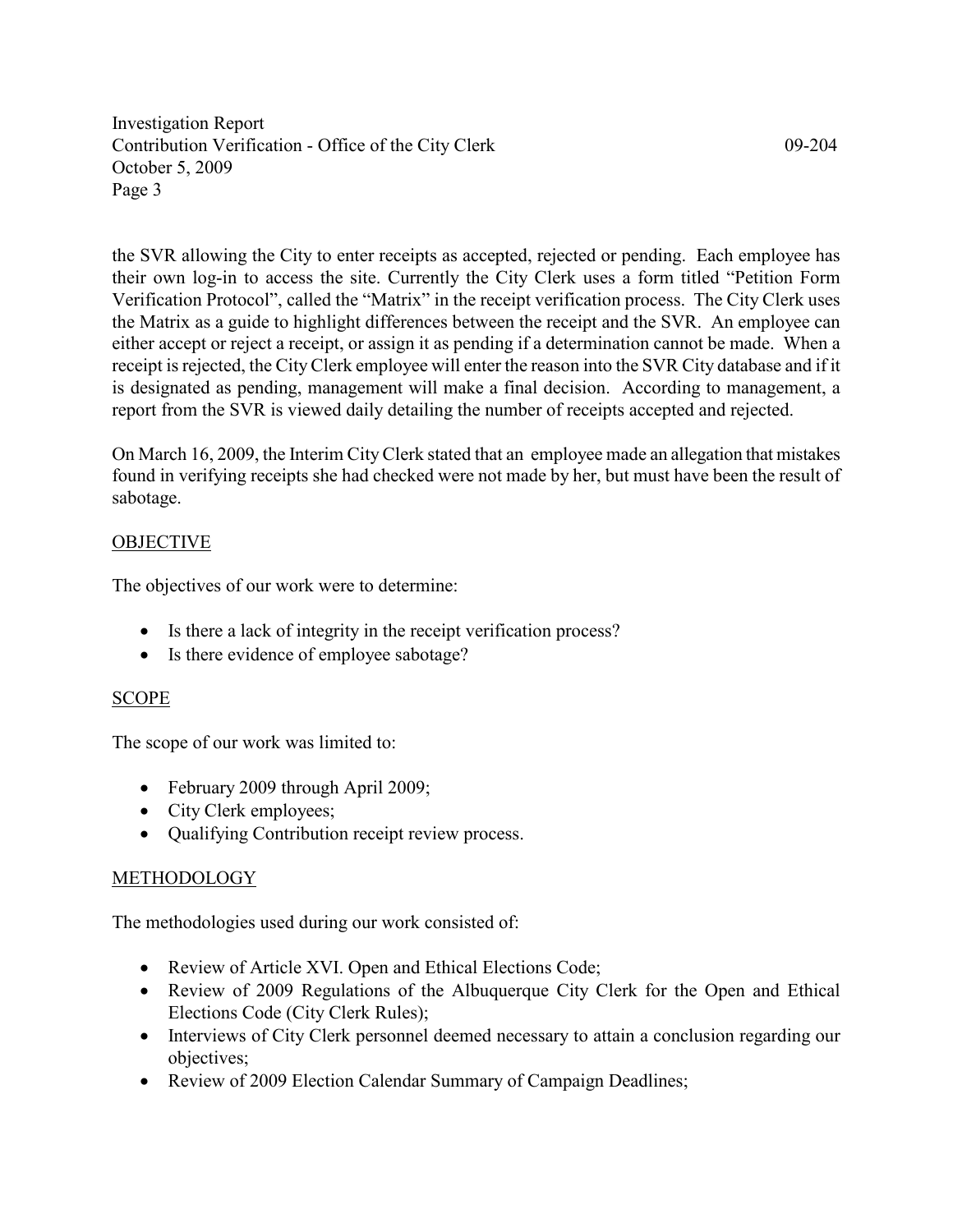- Review of Petition Form Verification Protocol (Matrix);
- Review Qualifying Contribution receipts for candidates;
- Review of Secretary of State and Bernalillo County Clerk's Voter Registration site;
- Review of City Clerk employee memos;
- Internet search for "Best Practices".

Our investigation was conducted in accordance with fraud investigation techniques, including examination of records, documents, interviews with appropriate personnel, and other evidencegathering procedures as necessary under the circumstances.

#### **FINDINGS**

We make recommendations, when appropriate, regarding areas noted during the investigation that we believe could improve the department's effectiveness, efficiency and compliance with administrative policies and applicable rules and regulations. These recommendations could prevent future fraud and provide controls that would detect fraud.

# 1. LEGAL SHOULD IMPLEMENT WRITTEN POLICIES AND PROCEDURES REGARDING VERIFICATION OF QUALIFYING CONTRIBUTIONS.

In interviewing employees and reviewing the process for Qualifying Contribution receipts we found there are no written policies and procedures. Currently the City Clerk uses a one page form called the Matrix in verifying receipt information to that on the SVR. It instructs employees on items to highlight on the receipt if it does not match information on the SVR. The Matrix focuses on the address, name, and color to highlight if there is a difference between the receipt and the SVR. The form has no instruction on signature verification other than "Voter Signature is always required". There are no written policies on how the process should be done from start to finish and what to do if a problem arises.

When checking out receipt booklets, employees have to access the vault room where the receipt booklets are stored and sign out for the receipt booklets on a log sheet. The log sheet contains columns for:

- Date
- Signed out by/Time
- Book number
- Returned time/initials.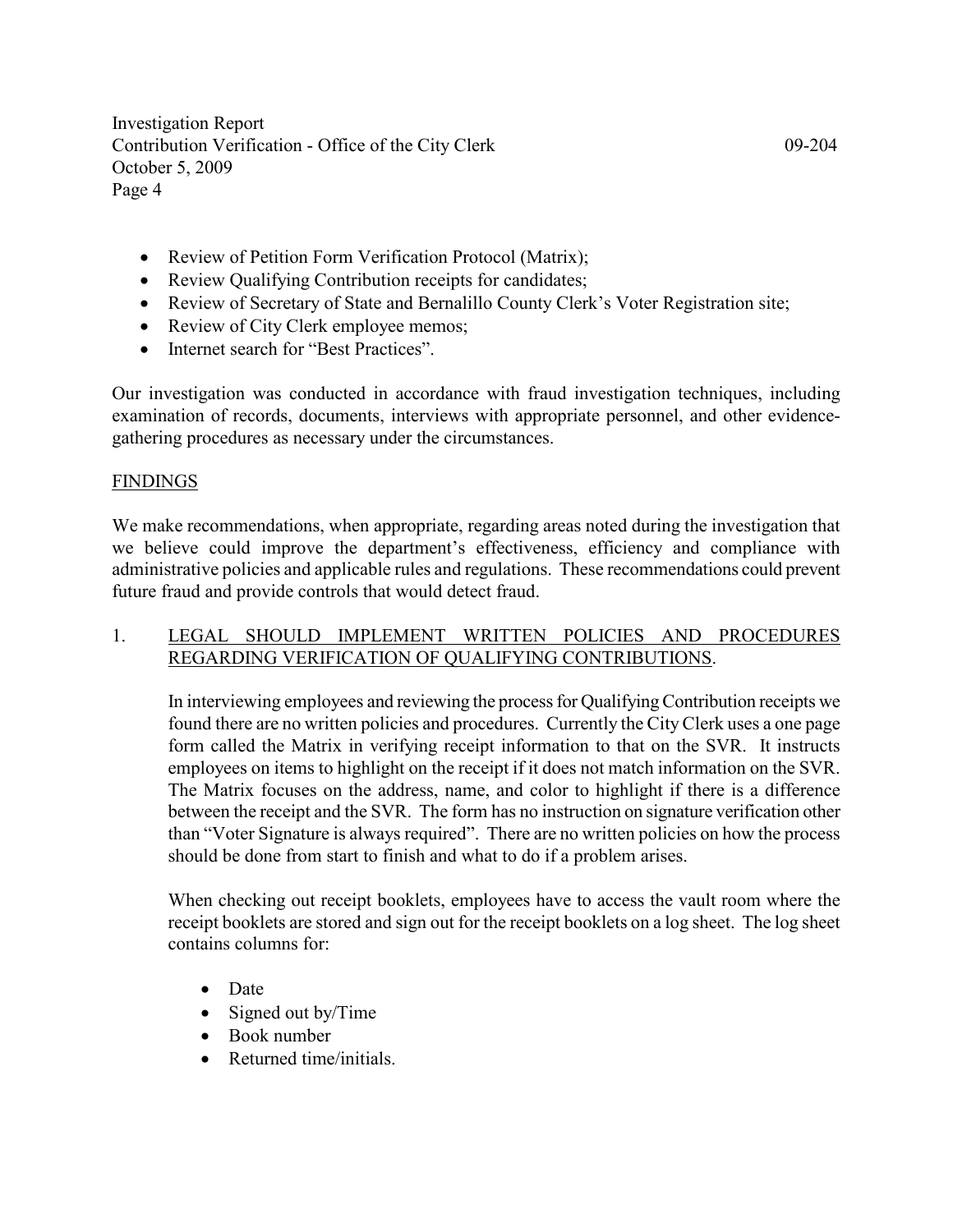The receipt booklets are numbered by City Clerk staff on acceptance back into the office and some have different numbers that candidates have already written in. This process could lead to multiple booklets numbered the same and/or writing the wrong number on the log sheet. As the receipt booklets are checked out, the booklet numbers are scattered throughout the log sheet which could lead to some confusion in identifying booklets that have been verified. When the employee has completed verifying the receipt booklets, they return them to the vault and initial and indicate the time they were returned on the log sheet.

Management is not conducting random checks of receipts verified by each employee. In an isolated incident, management did have an employee check one candidate's rejected receipts. The employee checking the rejected receipts found receipts from three employees that should have been accepted. Management did not check all the candidates rejected receipts, there may be rejected receipts that should have been accepted.

The City Clerk with the assistance of the City Attorney shall adopt rules to insure effective administration of the Open and Ethical Elections Code. (Open and Ethical Elections Code Section 19, administrative – clerk – duties ROA 1994)

# RECOMMENDATIONS

Legal should write policies and procedures that include the following:

- Receipt booklets have pre-printed numbers;
- Random checks of all candidates accepted and rejected receipts;
- Management hands out the receipt booklets to employees for verification;
- Management maintains custody of a numerically pre-numbered receipt booklet sign out sheet;
- Add an extra verification to the receipt, such as birth date or last 4 digits of a social security number reduces human error in the process. (Example: If ten people have the same name, having a birth date or last 4 digits of a social security number makes a person's verification easier to find.) This information is already on the SVR.
- Employees take breaks away from their desk. (An employee had a comment that signature verification is very hard and by the end of the day they all look the same.)
- Random calls to voters to verify the person donated and signed the Qualifying Contribution receipt.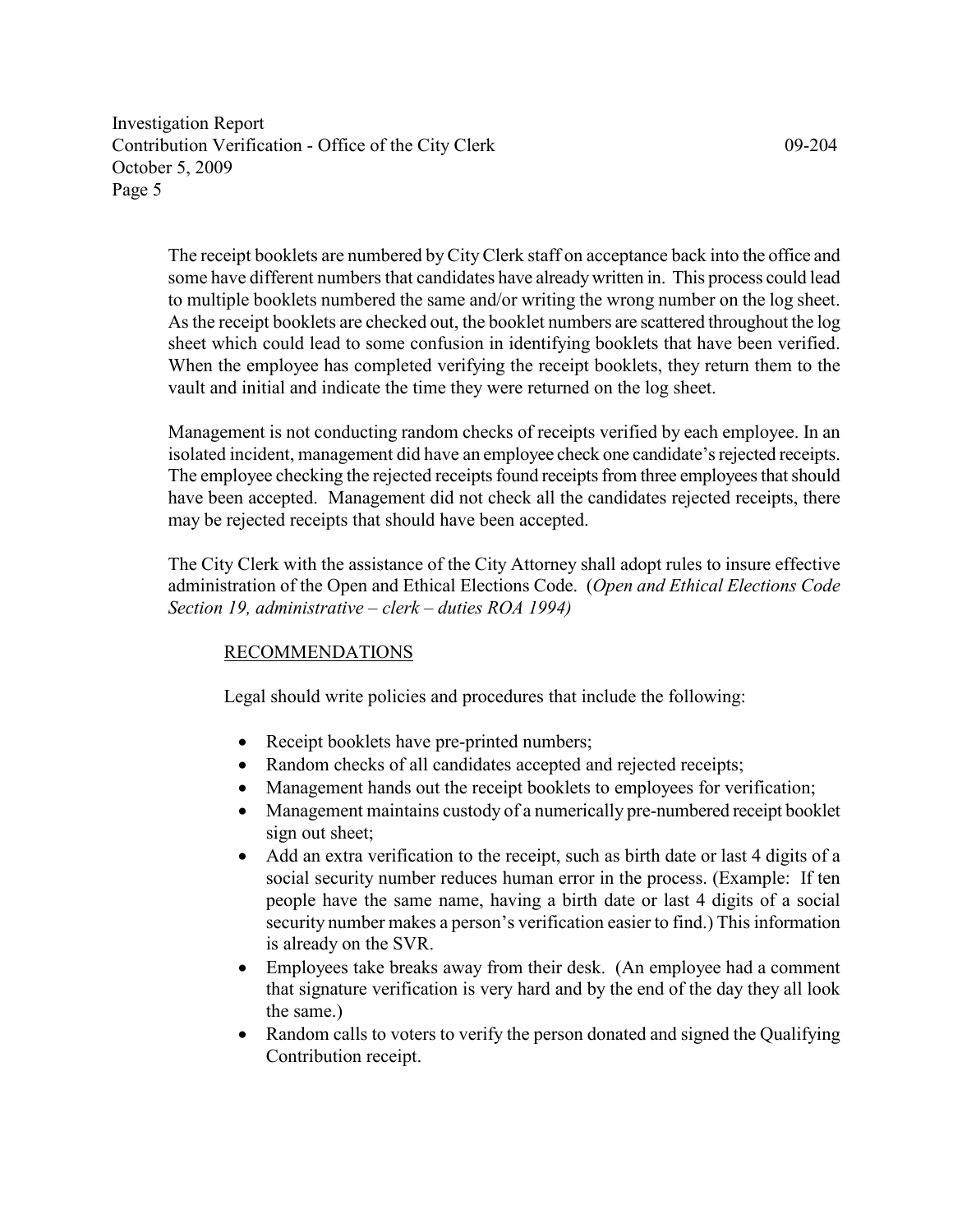Legal should require employees involved in the process to read and sign the policies and procedures acknowledging that they understand them.

# RESPONSE FROM LEGAL

"The Legal Department concurs that the process of verifying contribution receipts should be strengthened with written policies and procedures to ensure the highest level of integrity and accuracy. The Clerk chose the most accurate verification possible, a review of each and every contributor. Literally Thousands of individual contributors were verified.

"The Legal Department will work with the Clerk's office to determine the best strategies to implement that create the greatest accuracy and integrity in the verification process."

# 2. LEGAL SHOULD HAVE THE VAULT ROOM LOCKED AND SECURED AT ALL TIMES.

The vault room is located inside the City Clerk's office. Three members of management know the combination to the vault room. The vault room door is kept open during business hours. Along with the Qualifying Contribution receipts, the vault room also contains other sensitive documents such as petitions, contracts/leases and personnel information. An unsecured vault is vulnerable to theft without management knowledge or detection.

Employees are responsible for preventing loss, damage, abuse, misuse or theft of City property or property entrusted to the City including, but not limited to; artifacts, vehicles, equipment, tools, supplies and City records. (Personnel Rules and Regulations, Code of Conduct §301.12 ROA 1994)

#### RECOMMENDATIONS

Legal should implement a policy requiring the vault room be locked and secured at all times.

# RESPONSE FROM LEGAL

"Legal agrees with the recommendation. Currently the vault is in a secure area of the Clerk's office that can only be accessed by employees. No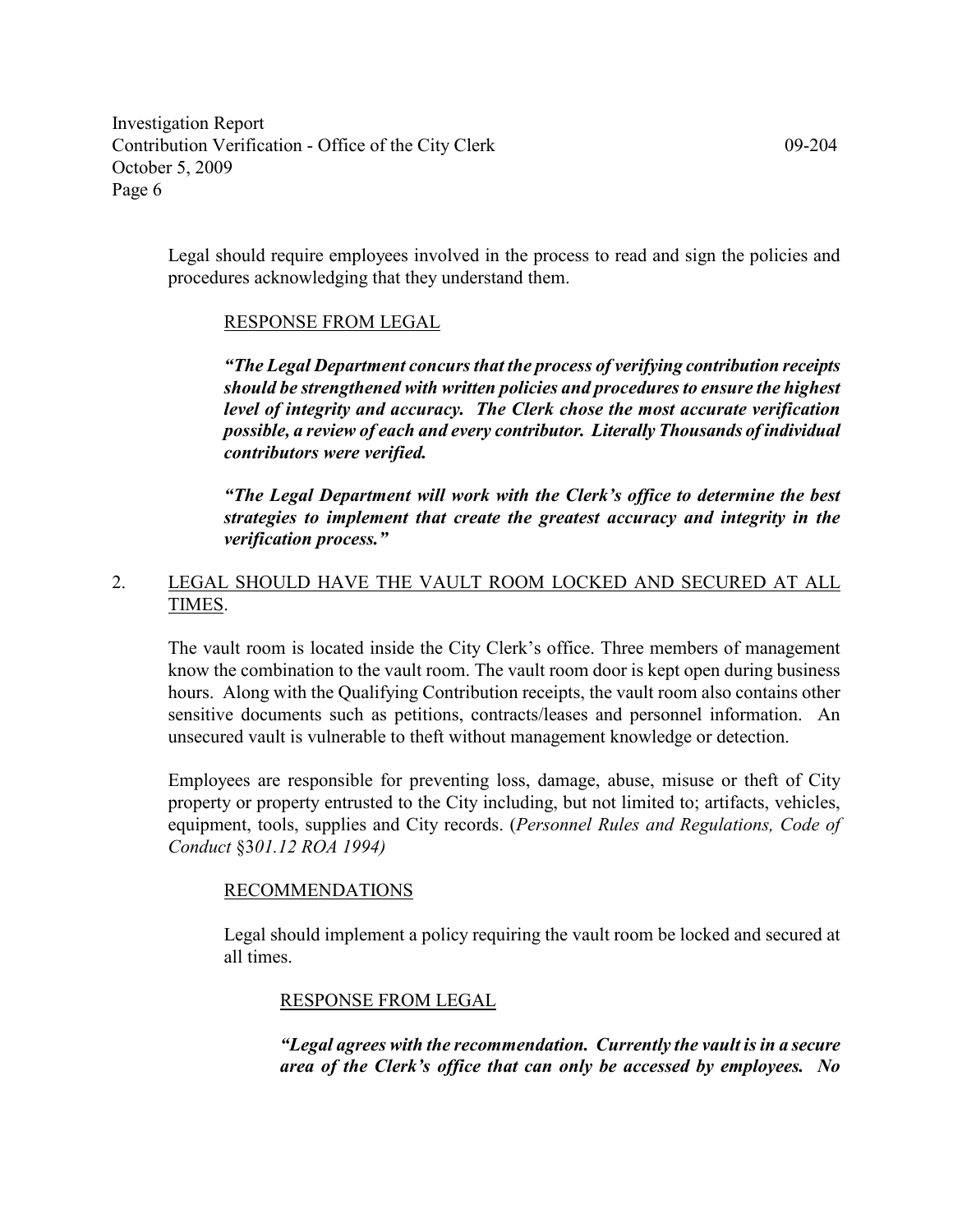> persons except confidential Clerk's office employees have access to the vault. Each needs access to the vault.

> "The Vault currently has a combination lock on the door that is locked when the Clerk's office is closed. The Legal Department will determine the best policy to ensure integrity of the vault."

## 3. LEGAL SHOULD PROVIDE SIGNATURE VERIFICATION TRAINING TO EMPLOYEES.

According to CIO Magazine, a person's signature is never entirely the same every time it is written. Signatures vary depending on fatigue, mental and physical state, and writing position and can also change substantially over an individual's lifetime. However, the consistency created by natural motion and practice over time creates unique patterns recognizable to each individual.

Employees stated they are trained by the Bernalillo County Clerks Office on how to look up voters on the SVR, but there is no formal training on signature verification. Because signature verification is subjective, one person may accept and another reject the same signature. These employees are not full time signature verifiers or hand writing experts, but only perform this task in an election year. Asking ordinary people who have no formal training to become signature verifiers is pressure that may contribute to human error. The signature verification training would increase the employee's knowledge on what to look for when matching a receipt signature with the signature on the SVR. Training would also help in the detection of forged signatures or multiple receipts signed by a single person.

Automated signature verification is in its early stages and may be something the City Clerk may want to look at in the future, but until then employees should have the training needed to effectively do their job and add integrity to the verification process.

#### RECOMMENDATIONS

Legal should provide professional training to employees on signature verification. The training would increase the employee's knowledge and skills in recognizing patterns and reduce the subjectivity in the process.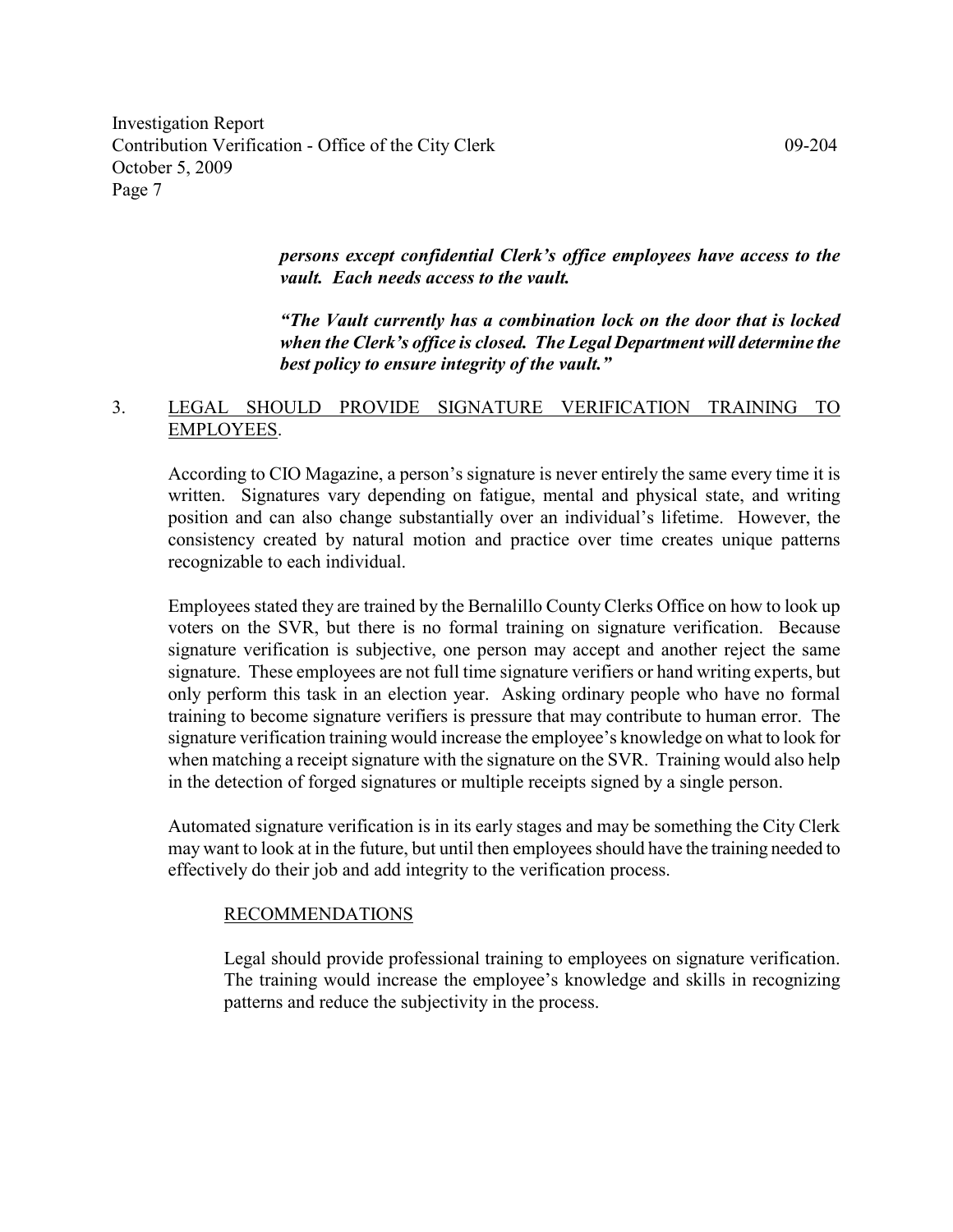#### RESPONSE FROM LEGAL

"The Legal Department accepts the recommendation with the following reservation. The verification process is inherently subjective. Legal does not know whether signature verification training will improve this subjective task. If it is determined by legal that training may increase the level of reliability of the process legal will implement the training."

Comment: An employee of the City Clerk, the Interim City Clerk and Acting Assistant City Clerk had a meeting to discuss the conduct of the employee. (The employee in question had problems in the past and was transferred to another division and then sometime later transferred back.) During this meeting the employee allegedly made an allegation of sabotage towards her work and became defensive towards the two.

> The alleged allegation of sabotage was reported to OIAI by an interoffice memorandum from the interim City Clerk along with a memo written by the Acting Assistant City Clerk

> The employee who reportedly made the allegation that someone sabotaged her work stated she did not make any such allegation.

> In observing the process and interviewing the employees, we could not determine that there was any sabotage. There was some lack of internal controls as noted in this report.

#### **CONCLUSION**

A lack of written policies and procedures, along with a lack of formal training in signature verification can increase human error in the verification process of Qualifying Contribution receipts. By implementing the recommendations stated above, the City Clerk's Office will decrease human error and increase the integrity of the Qualifying Contribution process.